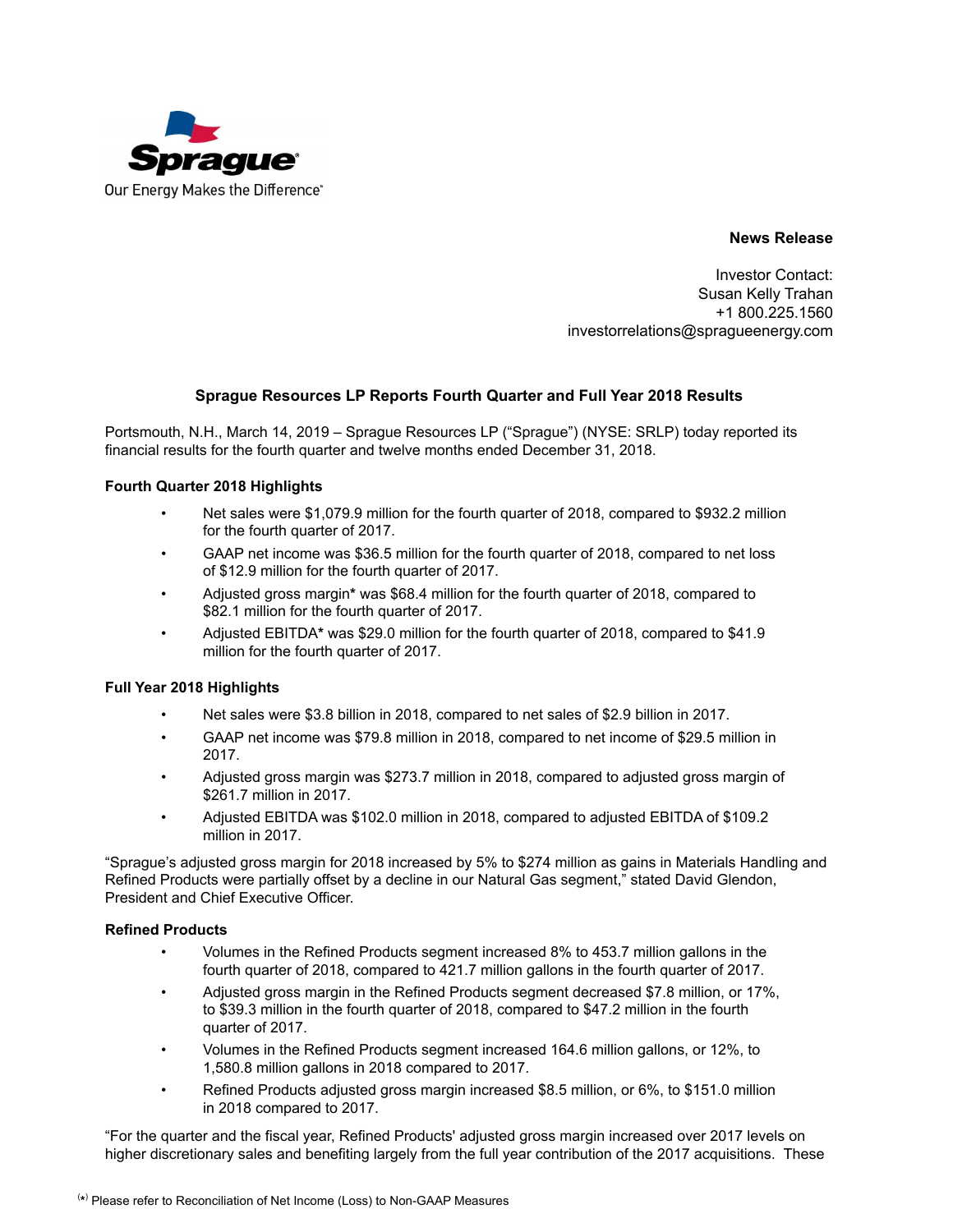gains, however, were mitigated by a less attractive market structure to purchase and hold inventory as well as reduced blending opportunities," said Mr. Glendon.

#### **Natural Gas**

- Natural Gas segment volumes decreased 1% to 17.1 Bcf in the fourth quarter of 2018, compared to 17.2 Bcf in the fourth quarter of 2017.
- Natural Gas adjusted gross margin decreased \$8.8 million, or 43%, to \$11.9 million for the fourth quarter of 2018, compared to \$20.7 million for the fourth quarter of 2017.
- Volumes in the Natural Gas segment decreased 1.5 Bcf, to 60.4 Bcf in 2018 compared to 2017.
- Natural Gas adjusted gross margin decreased 11% to \$57.9 million in 2018, compared to \$65.1 million in 2017.

"Natural Gas adjusted gross margin declined by 43% during the fourth quarter and 11% for the year primarily due to fewer pipeline capacity optimization opportunities and increased competitive intensity in some of our core markets," said Mr. Glendon.

#### **Materials Handling**

- Materials Handling adjusted gross margin increased by \$3.0 million, or 24%, to \$15.4 million for the fourth quarter of 2018, compared to \$12.4 million for the fourth quarter of 2017.
- Materials Handling adjusted gross margin increased 24% to \$57.5 million in 2018 compared to \$46.5 million in 2017.

"For the fourth quarter and for the year, the increase in Materials Handling adjusted gross margin was primarily due to gains in asphalt and liquid bulk handling at Kildair as well as increased salt stockpiling and heavy lift activity." reported Mr. Glendon.

#### **2019 Guidance**

With regard to Sprague's anticipated 2019 financial results, and assuming normal weather and market structure conditions, we expect to achieve the following through incremental growth and continued cost management initiatives:

- Adjusted EBITDA is expected to be in the range of \$105 million to \$125 million.
- Sprague expects to maintain the 2019 quarterly distributions at the current distribution level.

#### **Quarterly Distribution**

On January 23, 2019, the Board of Directors of Sprague's general partner, Sprague Resources GP LLC, announced a cash distribution of \$0.6675 per unit for the quarter ended December 31, 2018, consistent with the distribution declared for the quarter ended September 30, 2018. The distribution was paid on February 13, 2019 to unitholders of record as of the close of business on February 8, 2019.

#### **Sprague Resources LP Schedule K-1s Now Available**

Sprague has finalized 2018 tax packages for its unitholders, including Schedule K-1 and made available via Sprague's website at www.spragueenergy.com under "Investor Relations / K-1 Tax Information" and the tax packages will be mailed to unitholders by March 15, 2019. For additional information, unitholders may call 855-521-8150 Monday through Friday from 8:00 AM to 5:00 PM CDT, or visit www.taxpackagesupport.com/ SRLP.

#### **Financial Results Conference Call**

Management will review Sprague's fourth quarter and fully year 2018 financial results in a teleconference call for analysts and investors today, March 14, 2019 at 1:00 PM EST.

Dial-in Numbers: (866) 516-2130 (U.S. and Canada)

(678) 509-7612 (International)

Participation Code: 5078063

The conference call may also be accessed live by a webcast available on the "Investor Relations" page of Sprague's website at www.spragueenergy.com under "Calendar of Events" and will be archived on the website for one year.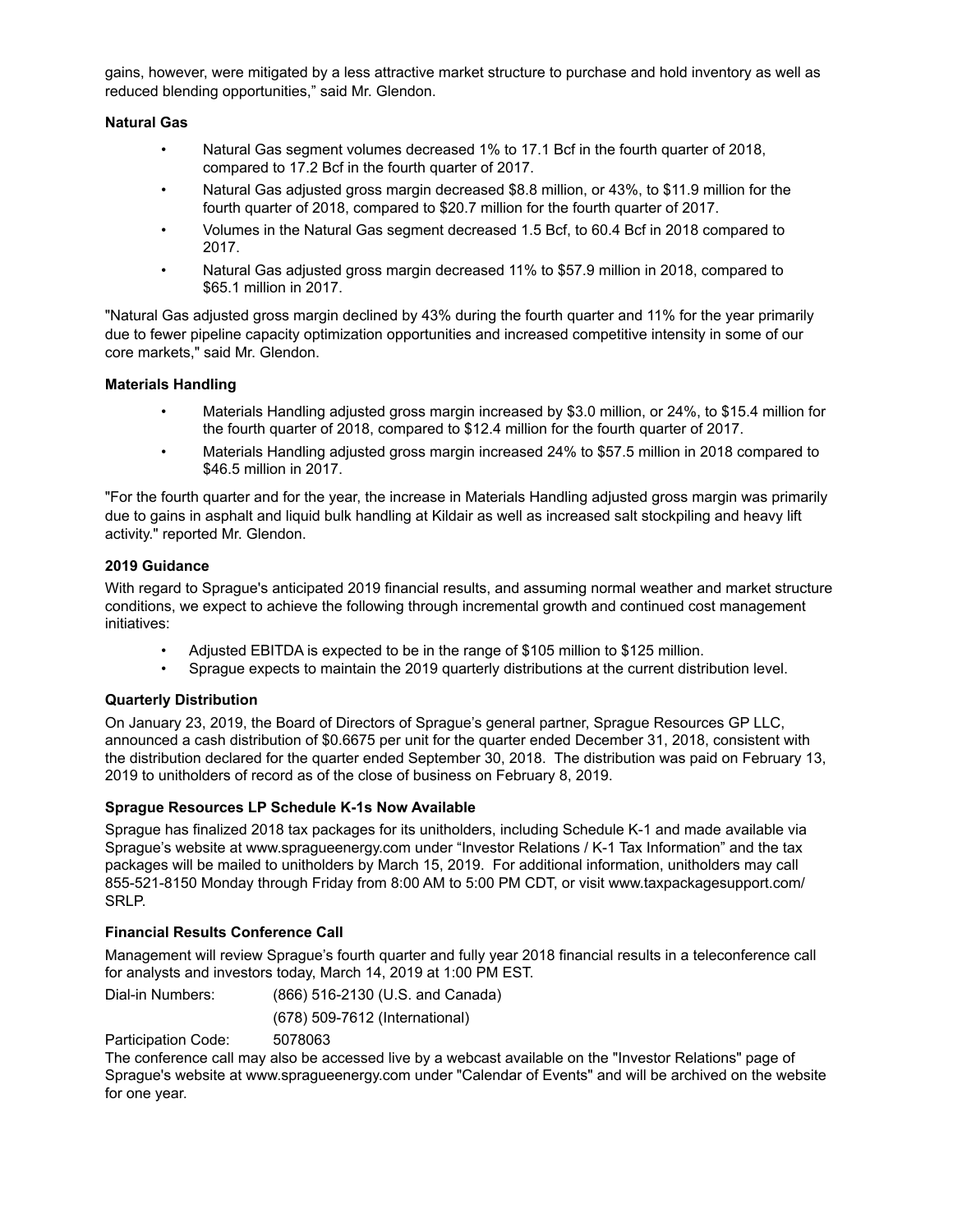### **About Sprague Resources LP**

Sprague Resources LP is a master limited partnership engaged in the purchase, storage, distribution and sale of refined petroleum products and natural gas. Sprague also provides storage and handling services for a broad range of materials.

### **\*Non-GAAP Financial Measures**

EBITDA, adjusted EBITDA and adjusted gross margin are measures not defined by GAAP. Sprague defines EBITDA as net income (loss) before interest, income taxes, depreciation and amortization.

We define adjusted EBITDA as EBITDA increased for unrealized hedging losses and decreased by unrealized hedging gains (in each case with respect to refined products and natural gas inventory, prepaid forward contracts and natural gas transportation contracts), changes in fair value of contingent consideration, adjusted for the impact of acquisition related expenses, and when applicable, adjusted for the net impact of retroactive legislation that reinstates an excise tax credit program available for certain of our biofuel blending activities that had previously expired.

We define adjusted gross margin as net sales less cost of products sold (exclusive of depreciation and amortization) decreased by total commodity derivative gains and losses included in net income (loss) and increased by realized commodity derivative gains and losses included in net income (loss), in each case with respect to refined products and natural gas inventory, prepaid forward contracts and natural gas transportation contracts. Adjusted gross margin has no impact on reported volumes or net sales.

To manage Sprague's underlying performance, including its physical and derivative positions, management utilizes adjusted gross margin. Adjusted gross margin is also used by external users of our consolidated financial statements to assess our economic results of operations and its commodity market value reporting to lenders. EBITDA and adjusted EBITDA are used as supplemental financial measures by external users of our financial statements, such as investors, trade suppliers, research analysts and commercial banks to assess the financial performance of our assets, operations and return on capital without regard to financing methods, capital structure or historical cost basis; the ability of our assets to generate sufficient revenue, that when rendered to cash, will be available to pay interest on our indebtedness and make distributions to our equity holders; repeatable operating performance that is not distorted by non-recurring items or market volatility; and, the viability of acquisitions and capital expenditure projects.

Sprague believes that investors benefit from having access to the same financial measures that are used by its management and that these measures are useful to investors because they aid in comparing its operating performance with that of other companies with similar operations. The adjusted EBITDA and adjusted gross margin data presented by Sprague may not be comparable to similarly titled measures at other companies because these items may be defined differently by other companies. Please see the attached reconciliations of net income to adjusted EBITDA and operating income to adjusted gross margin.

With regard to guidance, reconciliation of non-GAAP adjusted EBITDA to the closest corresponding GAAP measure (expected net income (loss)) is not available without unreasonable efforts on a forward-looking basis due to the inherent difficulty and impracticality of forecasting certain amounts required by GAAP such as unrealized gains and losses on derivative hedges, which can have a significant and potentially unpredictable impact on our future GAAP financial results.

#### **Forward Looking Statements**

Any statements in this press release about future expectations, plans and prospects for Sprague Resources LP or about Sprague Resources LP's future expectations, beliefs, goals, plans or prospects, constitute forward-looking statements within the meaning of Section 21E of the Securities Exchange Act of 1934. Any statements that are not statements of historical fact (including statements containing the words "believes," "plans," "anticipates," "expects," "estimates" and similar expressions) should also be considered forwardlooking statements. These forward-looking statements involve risks and uncertainties and other factors that are difficult to predict and many of which are beyond management's control. Although Sprague believes that the assumptions underlying these statements are reasonable, investors are cautioned that such forwardlooking statements are inherently uncertain and involve risks that may affect our business prospects and performance causing actual results to differ from those discussed in the foregoing release. Such risks and uncertainties include, by way of example and not of limitation: increased competition for our products or services; adverse weather conditions; changes in supply or demand for our products or services; nonperformance by major customers or suppliers; changes in operating conditions and costs; changes in the level of environmental remediation spending; potential equipment malfunction and unexpected capital expenditures; our ability to complete organic growth and acquisition projects; our ability to integrate acquired assets; potential labor issues; the legislative or regulatory environment; terminal construction/repair delays;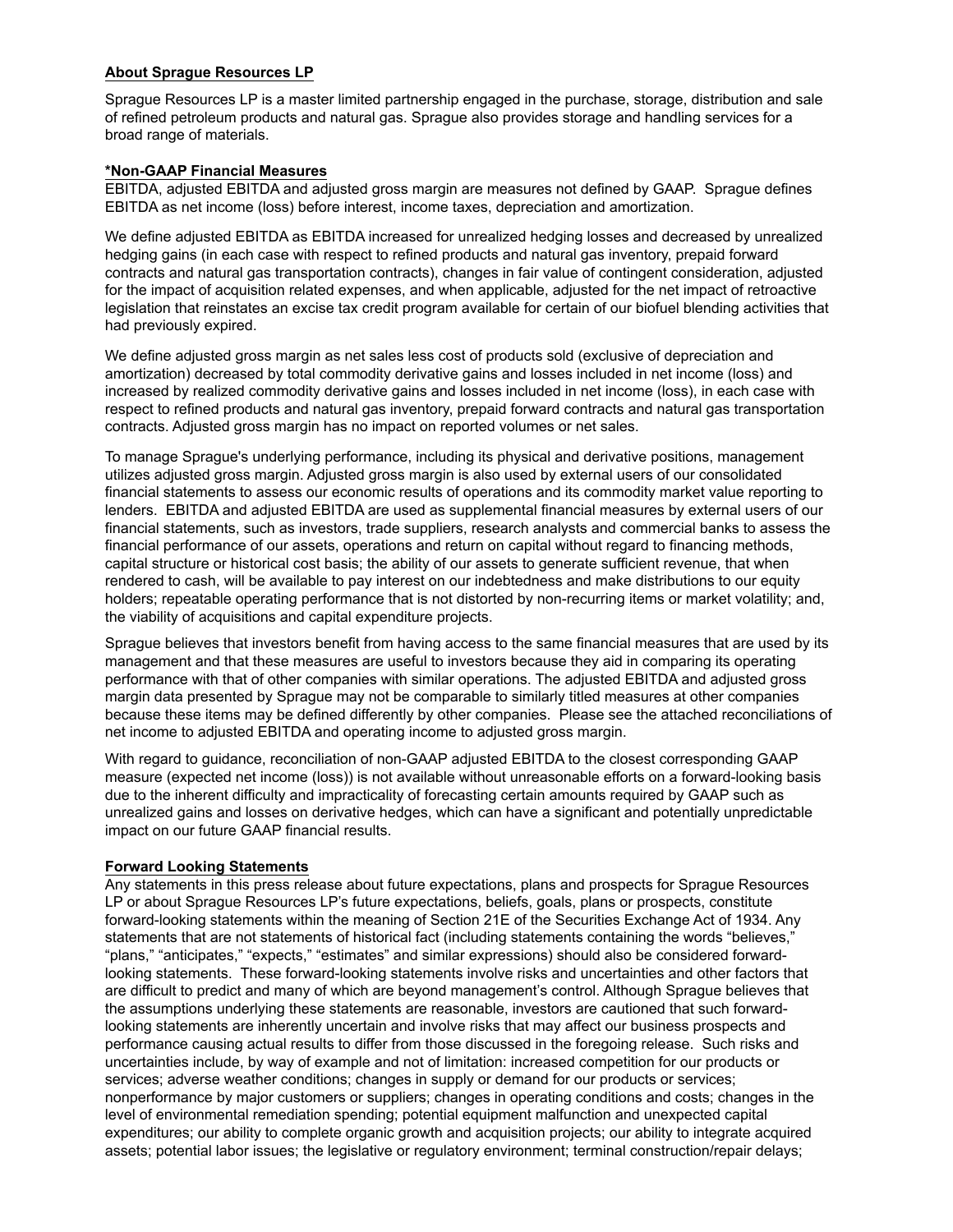political and economic conditions; and, the impact of security risks including terrorism, international hostilities and cyber-risk. These are not all of the important factors that could cause actual results to differ materially from those expressed in forward looking statements. Other applicable risks and uncertainties have been described more fully in Sprague's most recent Annual Report on Form 10-K filed with the U.S. Securities and Exchange Commission ("SEC") on March 14, 2019 and in the Partnership's subsequent Form 10-Q, Form 8-K and other documents filed with the SEC. Sprague undertakes no obligation and does not intend to update any forward-looking statements to reflect new information or future events. You are cautioned not to place undue reliance on these forward-looking statements, which speak only as of the date of this press release.

###

(Financial Tables Below)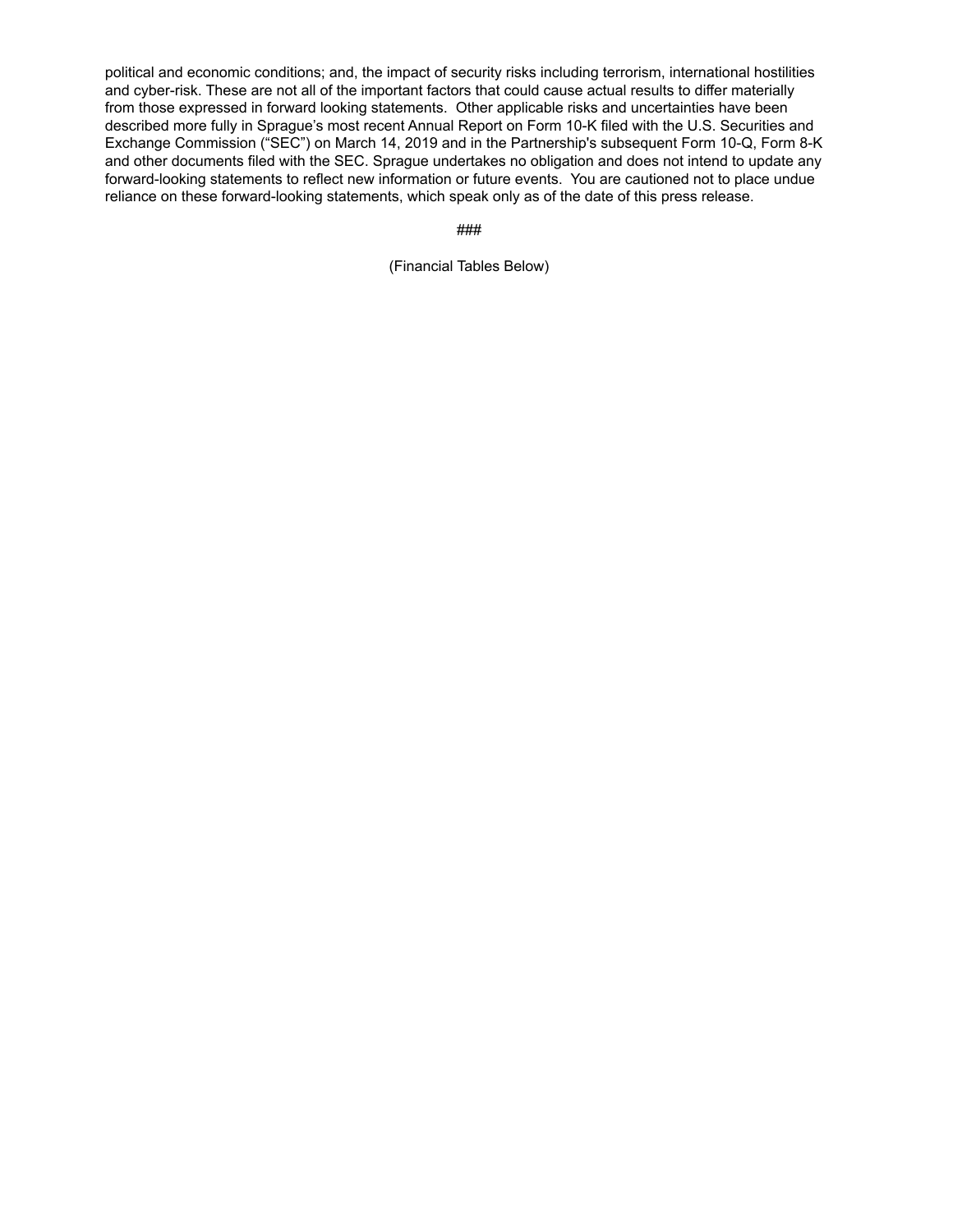# **Sprague Resources LP Summary Financial Data Three and Twelve Months Ended December 31, 2018 and 2017**

|                                                                       | Three Months Ended December 31, |             |                           |               | <b>Twelve Months Ended December 31,</b> |            |                           |            |  |
|-----------------------------------------------------------------------|---------------------------------|-------------|---------------------------|---------------|-----------------------------------------|------------|---------------------------|------------|--|
|                                                                       | 2018                            |             | 2017                      |               | 2018                                    |            |                           | 2017       |  |
|                                                                       |                                 | (unaudited) |                           | (unaudited)   |                                         |            |                           |            |  |
|                                                                       | (\$ in thousands)               |             |                           |               |                                         |            |                           |            |  |
| <b>Statement of Operations Data:</b>                                  |                                 |             |                           |               |                                         |            |                           |            |  |
| Net sales                                                             | \$                              | 1,079,874   | \$                        | 932,170       | \$                                      | 3,771,133  | \$                        | 2,854,996  |  |
| Operating costs and expenses:                                         |                                 |             |                           |               |                                         |            |                           |            |  |
| Cost of products sold (exclusive of depreciation and<br>amortization) |                                 | 983,106     |                           | 881,928       |                                         | 3,445,385  |                           | 2,602,788  |  |
| Operating expenses                                                    |                                 | 22,122      |                           | 21,660        |                                         | 88,659     |                           | 72,284     |  |
| Selling, general and administrative                                   |                                 | 17,450      |                           | 24,110        |                                         | 80,799     |                           | 87,582     |  |
| Depreciation and amortization                                         |                                 | 8,232       |                           | 8,588         |                                         | 33,378     |                           | 28,125     |  |
| Total operating costs and expenses                                    |                                 | 1,030,910   |                           | 936,286       |                                         | 3,648,221  |                           | 2,790,779  |  |
| Operating income (loss)                                               |                                 | 48,964      |                           | (4,116)       |                                         | 122,912    |                           | 64,217     |  |
| Other (expense) income                                                |                                 |             |                           | (75)          |                                         | 293        |                           | 108        |  |
| Interest income                                                       |                                 | 173         |                           | 92            |                                         | 577        |                           | 339        |  |
| Interest expense                                                      |                                 | (10, 562)   |                           | (8,741)       |                                         | (38, 931)  |                           | (31, 345)  |  |
| Income (loss) before income taxes                                     |                                 | 38,575      |                           | (12, 840)     |                                         | 84,851     |                           | 33,319     |  |
| Income tax provision                                                  |                                 | (2,048)     |                           | (54)          |                                         | (5,032)    |                           | (3,822)    |  |
| Net income (loss)                                                     |                                 | 36,527      |                           | (12, 894)     |                                         | 79,819     |                           | 29,497     |  |
| Incentive distributions declared                                      |                                 | (2,055)     |                           | (1,373)       |                                         | (7, 879)   |                           | (3,993)    |  |
| Limited partners' interest in net income (loss)                       | $\boldsymbol{\mathsf{S}}$       | 34,472      | $\boldsymbol{\mathsf{S}}$ | $(14,267)$ \$ |                                         | 71,940     | $\boldsymbol{\mathsf{S}}$ | 25,504     |  |
| Net income (loss) per limited partner unit:                           |                                 |             |                           |               |                                         |            |                           |            |  |
| Common - basic                                                        | \$                              | 1.52        | \$                        | $(0.63)$ \$   |                                         | 3.17       | $\boldsymbol{\mathsf{S}}$ | 1.15       |  |
| Common - diluted                                                      | \$                              | 1.51        | \$                        | $(0.63)$ \$   |                                         | 3.16       | \$                        | 1.13       |  |
| Units used to compute net income (loss) per limited partner unit:     |                                 |             |                           |               |                                         |            |                           |            |  |
| Common - basic                                                        |                                 | 22,732,886  |                           | 22,551,361    |                                         | 22,728,218 |                           | 22,208,964 |  |
| Common - diluted                                                      |                                 | 22,765,630  |                           | 22,551,361    |                                         | 22,737,404 |                           | 22,474,872 |  |
| Distribution declared per unit                                        | \$                              | 0.6675      | \$                        | 0.5775        | \$                                      | 2.6550     | \$                        | 2.4600     |  |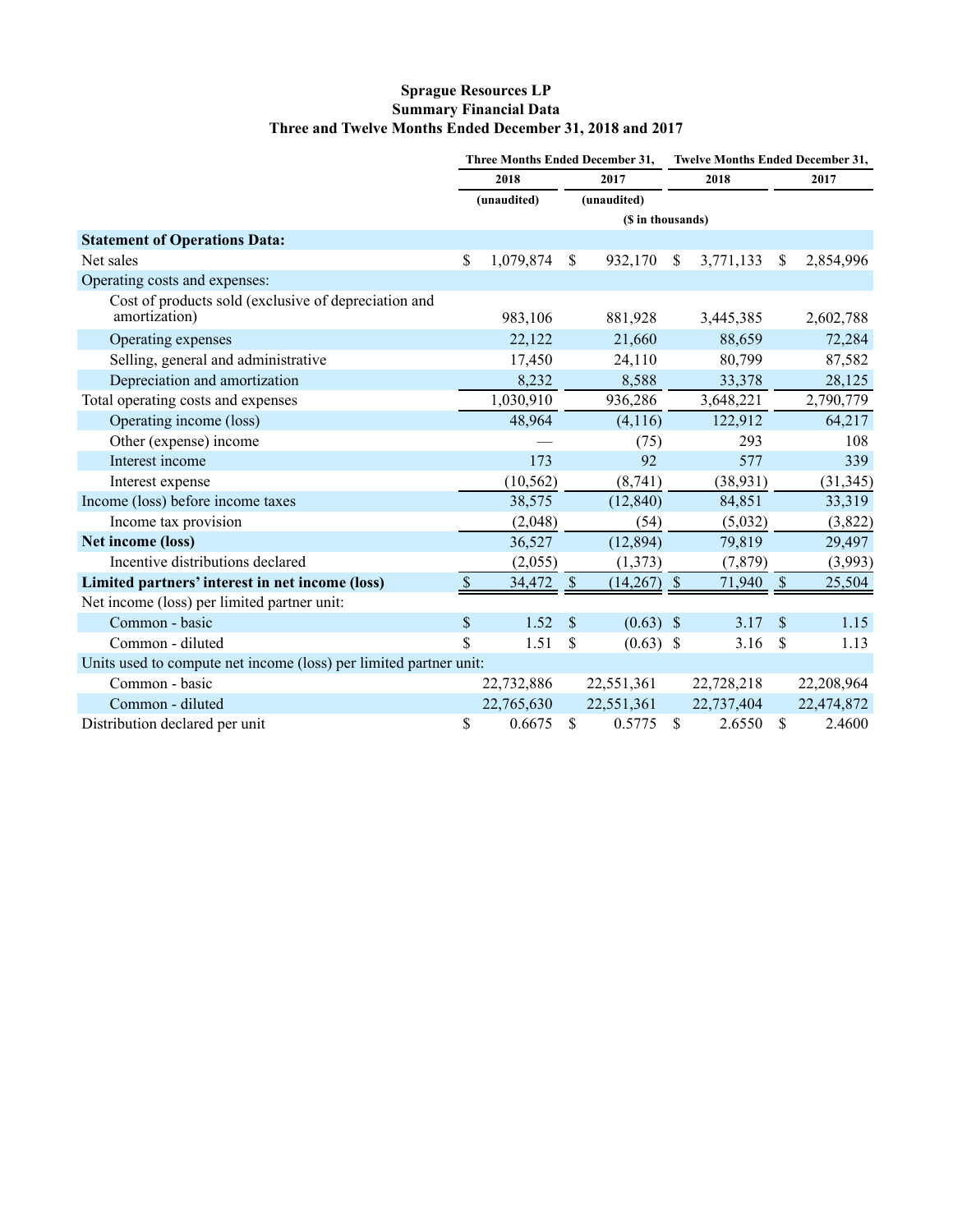# **Sprague Resources LP Volume, Net Sales and Adjusted Gross Margin by Segment Three and Twelve Months Ended December 31, 2018 and 2017**

|                                                                       |               | Three Months Ended December 31, |               |                               |                           | <b>Twelve Months Ended December 31,</b> |               |           |  |  |
|-----------------------------------------------------------------------|---------------|---------------------------------|---------------|-------------------------------|---------------------------|-----------------------------------------|---------------|-----------|--|--|
|                                                                       | 2018          |                                 | 2017          |                               | 2018                      |                                         |               | 2017      |  |  |
|                                                                       |               | (unaudited)                     |               | (unaudited)                   |                           |                                         |               |           |  |  |
|                                                                       |               |                                 |               | (\$ and volumes in thousands) |                           |                                         |               |           |  |  |
| <b>Volumes:</b>                                                       |               |                                 |               |                               |                           |                                         |               |           |  |  |
| Refined products (gallons)                                            |               | 453,684                         |               | 421,722                       |                           | 1,580,838                               |               | 1,416,240 |  |  |
| Natural gas (MMBtus)                                                  |               | 17,098                          |               | 17,206                        |                           | 60,385                                  |               | 61,883    |  |  |
| Materials handling (short tons)                                       |               | 522                             |               | 487                           |                           | 2,627                                   |               | 2,366     |  |  |
| Materials handling (gallons)                                          |               | 153,434                         |               | 84,000                        |                           | 488,972                                 |               | 385,896   |  |  |
| <b>Net Sales:</b>                                                     |               |                                 |               |                               |                           |                                         |               |           |  |  |
| Refined products                                                      | $\mathsf{\$}$ | 961,395                         | $\mathcal{S}$ | 817,511                       | $\boldsymbol{\mathsf{S}}$ | 3,357,769                               | $\mathcal{S}$ | 2,455,577 |  |  |
| Natural gas                                                           |               | 96,775                          |               | 96,601                        |                           | 332,038                                 |               | 331,669   |  |  |
| Materials handling                                                    |               | 15,432                          |               | 12,395                        |                           | 57,509                                  |               | 46,513    |  |  |
| Other operations                                                      |               | 6,272                           |               | 5,663                         |                           | 23,817                                  |               | 21,237    |  |  |
| Total net sales                                                       | $\mathcal{S}$ | 1,079,874                       | $\mathcal{S}$ | 932,170                       | $\mathcal{S}$             | 3,771,133                               | $\mathcal{S}$ | 2,854,996 |  |  |
| <b>Reconciliation of Operating Income to Adjusted Gross Margin:</b>   |               |                                 |               |                               |                           |                                         |               |           |  |  |
| <b>Operating income</b>                                               | $\mathbf S$   | 48,964                          | $\mathcal{S}$ | $(4,116)$ \$                  |                           | 122,912                                 | $\sqrt{3}$    | 64,217    |  |  |
| Operating costs and expenses not allocated to operating segments:     |               |                                 |               |                               |                           |                                         |               |           |  |  |
| Operating expenses                                                    |               | 22,122                          |               | 21,660                        |                           | 88,659                                  |               | 72,284    |  |  |
| Selling, general and administrative                                   |               | 17,450                          |               | 24,110                        |                           | 80,799                                  |               | 87,582    |  |  |
| Depreciation and amortization                                         |               | 8,232                           |               | 8,588                         |                           | 33,378                                  |               | 28,125    |  |  |
| Change in unrealized gain on inventory                                |               | (13, 651)                       |               | 15,498                        |                           | (32,960)                                |               | 124       |  |  |
| Change in unrealized value on prepaid forward<br>contracts            |               |                                 |               | (169)                         |                           |                                         |               | (1,076)   |  |  |
| Change in unrealized value on natural gas<br>transportation contracts |               | (14,701)                        |               | 16,546                        |                           | (19, 114)                               |               | 10,441    |  |  |
| Total adjusted gross margin:                                          | $\mathcal{S}$ | 68,416                          | $\mathcal{S}$ | 82,117 \$                     |                           | 273,674                                 | $\sqrt{3}$    | 261,697   |  |  |
| <b>Adjusted Gross Margin:</b>                                         |               |                                 |               |                               |                           |                                         |               |           |  |  |
| Refined products                                                      | $\mathbf S$   | 39,313                          | $\mathcal{S}$ | 47,160                        | $\mathcal{S}$             | 150,965                                 | $\mathcal{S}$ | 142,467   |  |  |
| Natural gas                                                           |               | 11,865                          |               | 20,705                        |                           | 57,875                                  |               | 65,060    |  |  |
| Materials handling                                                    |               | 15,415                          |               | 12,394                        |                           | 57,515                                  |               | 46,512    |  |  |
| Other operations                                                      |               | 1,823                           |               | 1,858                         |                           | 7,319                                   |               | 7,658     |  |  |
| Total adjusted gross margin                                           | $\mathbb{S}$  | 68,416                          | $\mathcal{S}$ | 82,117                        | $\sqrt{\ }$               | 273,674                                 | $\mathcal{S}$ | 261,697   |  |  |